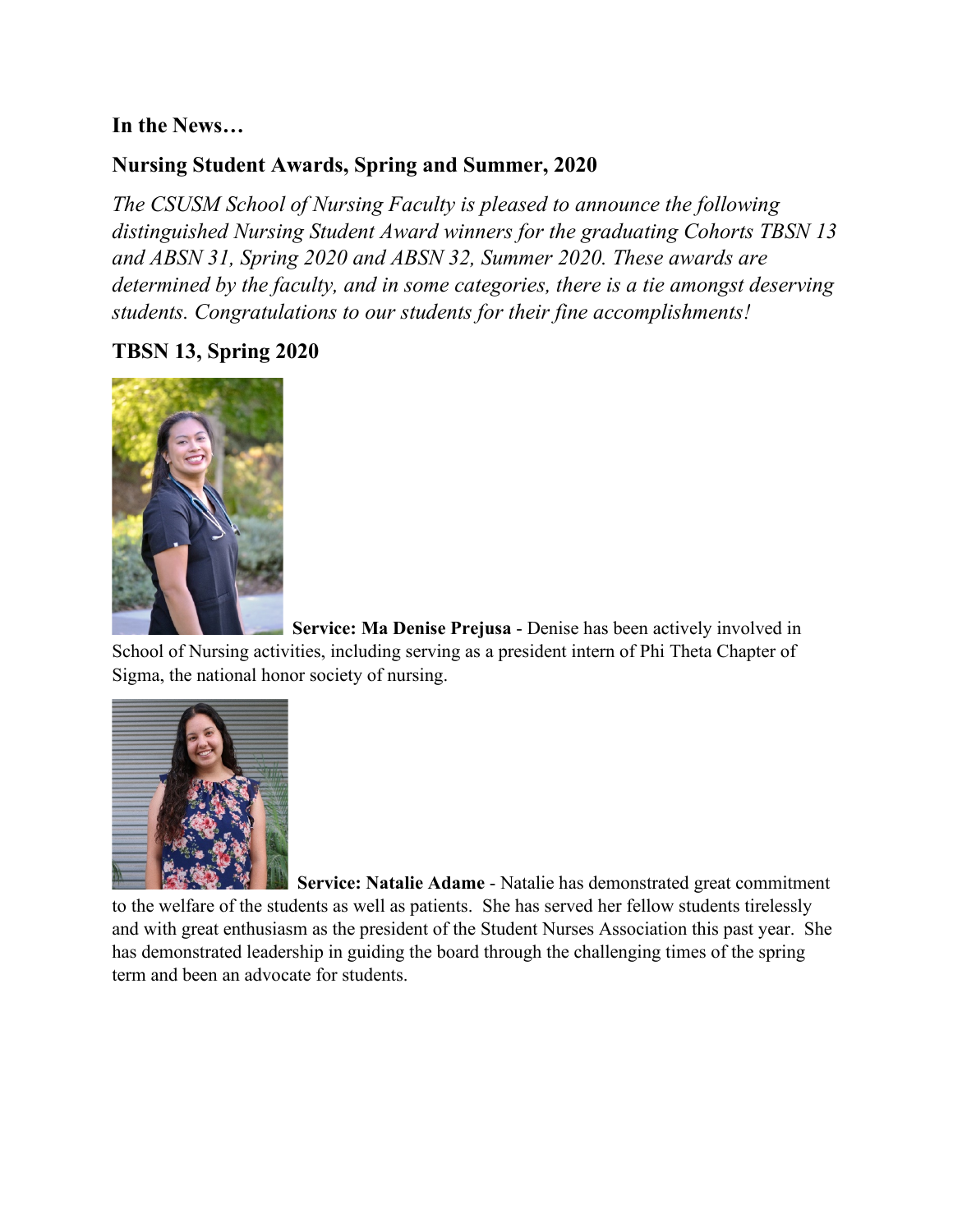

 **Leadership: Alyson Messick** - "Alyson is one of the finest students I have taught. She has been involved with student affairs as a member of SNA and has taken time out to assist her fellow students." "Alyson organized a 2 part- student mental health session for SNA members as the student affairs director and was always a leader among fellow students."



 **Spirit: Sophia Gewarges** - "Sophia is a fine example of

what a nurse represents. She has always been compassionate and caring of anyone she is with. This award was made for her." "Sophia both had a wonderful attitude and wants to be a nurse for all the right reasons. I have had the pleasure of having her multiple times during her nursing education. She embodies the spirit of nursing - they work hard and genuinely care about people. She wants to be a good nurse and improve the lives of others.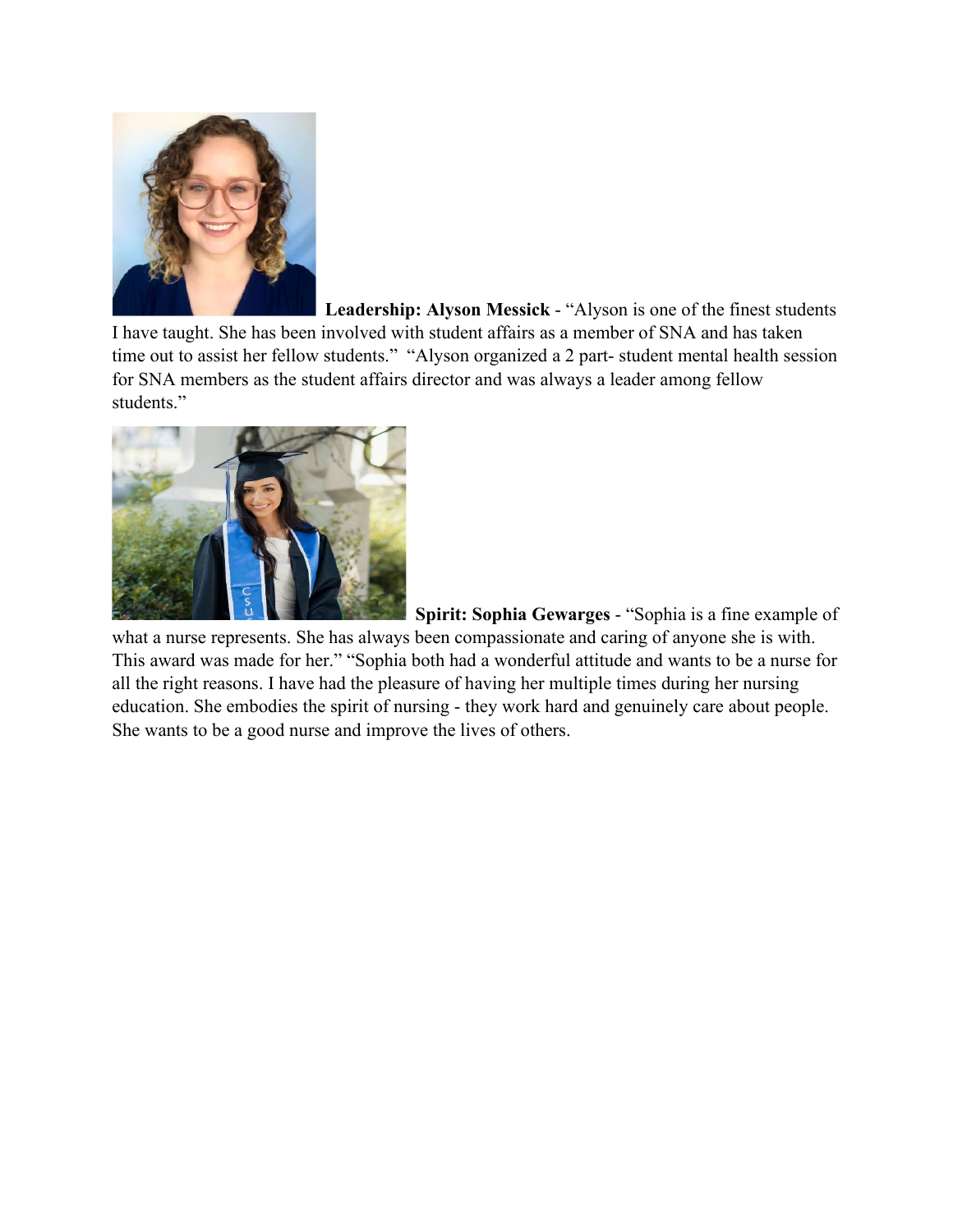# **ABSN 31, Spring 2020**

**Service: Leslie LoBaugh** - "His record speaks for itself. All of his contributions to medical and agricultural research makes him an excellent candidate for this award." "I watched this young man support all of his colleagues as he himself has overcome so much in his own life. He puts others before himself."



 **Leadership: Julie Carranza** - "Julie is one of the most loving and compassionate students I have taught. She was a leader in the class." "Julie demonstrated leadership among classmates with a compassionate attitude towards all."



 **Spirit: Jacob Couture** - "Jacob is always asking what he can do to help others...is thoughtful and always seeking volunteer opportunities."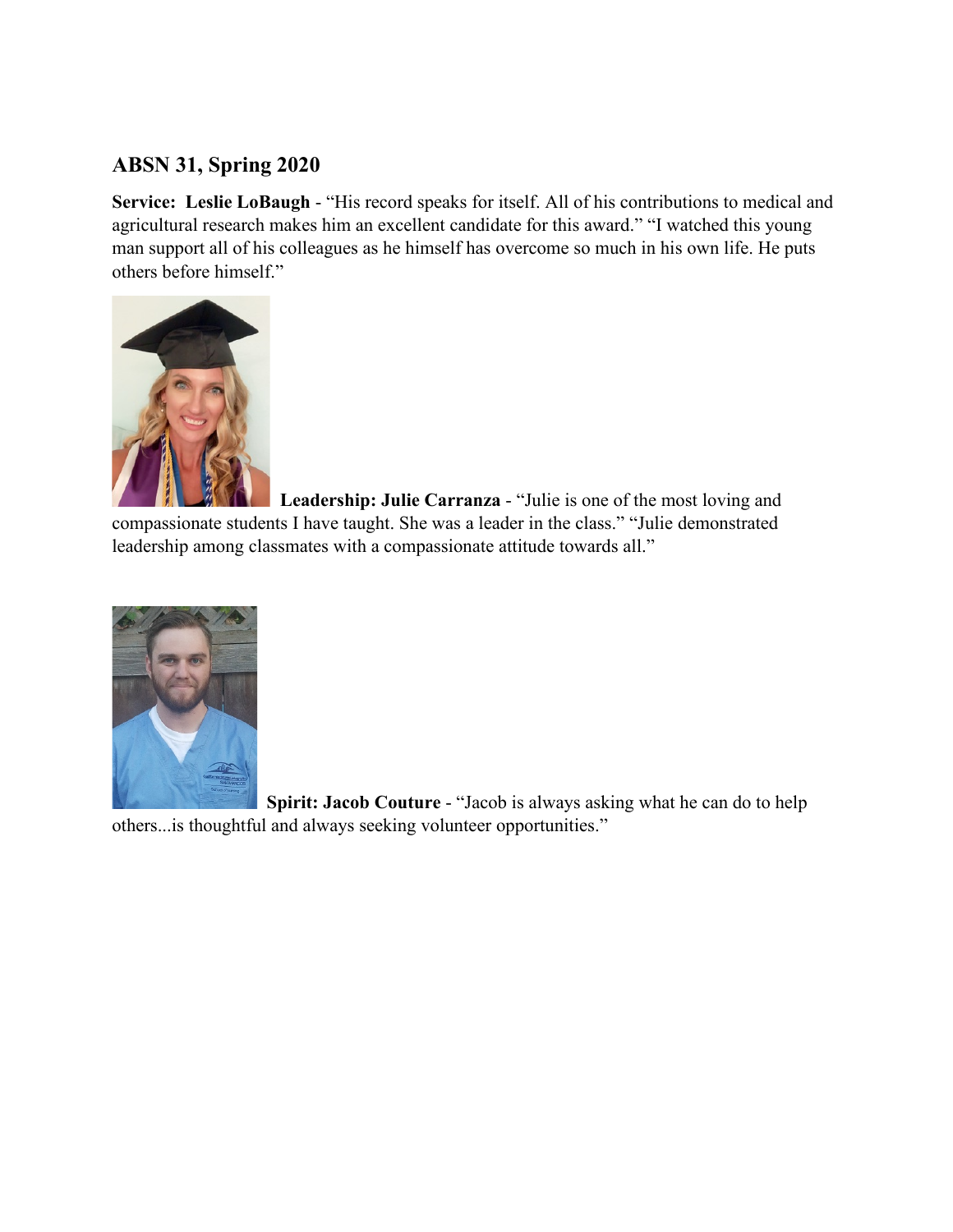### **ABSN 32, Summer 2020**



# **Spirit of Nursing Award - Angeliki Hitchcock**

"Angeliki is always enthusiastic about being an excellent nurse. She questioned the reasons for what nurses did in a way that helped all of the students learn." "She sought ways to improve her and her peers nursing care." "She was kind, gentle, empathetic, compassionate and a person to look up to by students and patients."

#### **Distinguished Service Award - Arnold Lao, Jr.**

"Arnold always looked for ways in which he could help increase the knowledge of his fellow students." "Arnold sought ways to be of service to his fellow students and the sim lab team." "He was industrious and looked for ways to improve Sim Lab."

#### **Outstanding Leadership Award - Kaitlin Day**

"Katie has done an outstanding job in leading the development of a virtual pinning ceremony experience for her cohort. This was a monumental task with many aspects to consider and coordinate since pinning had never been done this way before." **"**She was always professional & timely in meeting her commitments to the various persons involved with virtual pinning ceremony."